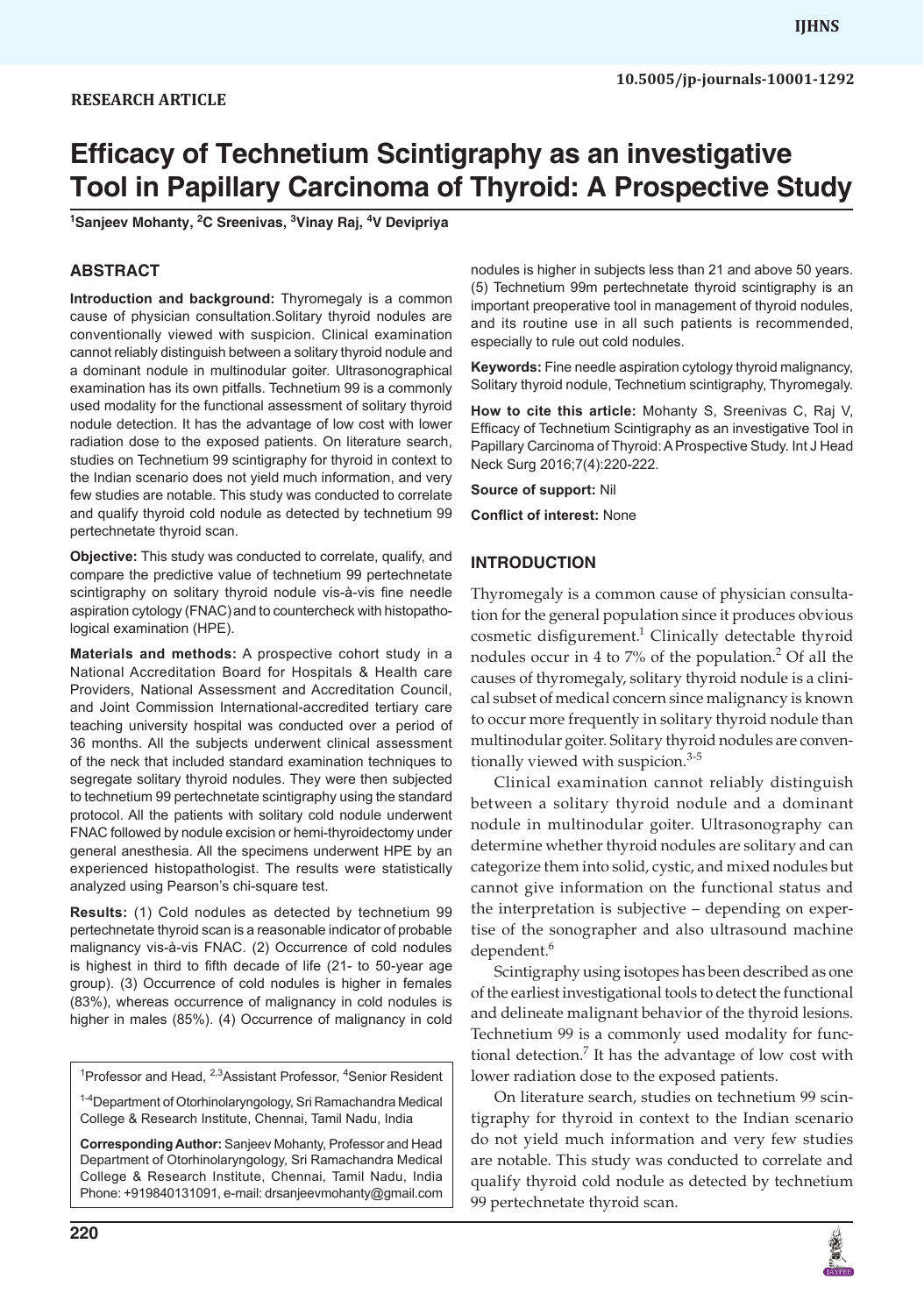#### **MATERIALS AND METHODS**

## **Type of study**

• A prospective cohort study

## **Study setting**

National Accreditation Board for Hospitals & Health care Providers, National Assessment and Accreditation Council, and Joint Commission Internationalaccredited tertiary care teaching university hospital

## **Duration**

• Period of 36 months was from May 2009 to April 2012

## **Techniques**

#### *Inclusion criteria*

- Euthyroid state
- Goiter: Solitary or multinodular
- Age: 15 to 70 years
- • *Sex*: Both sexes

#### *Exclusion criteria*

- Hypothyroidism or hyperthyroidism
- Pregnancy
- Bleeding disorders
- • Patients unfit for general anesthesia
- Patients on substances and drugs known to affect thyroid uptake

#### **Sampling size**

A total of forty patients who fulfilled the inclusion and exclusion criteria were included in the study

#### **Statistical method**

Pearson chi-square (Student's t-test) was used to analyze this study. In this study  $p < 0.05$  was considered as the level of significance.

All the patients who fulfilled the inclusion and exclusion criteria were included in the study after obtaining informed consent from the patient and with due sanction of Institutional Ethics Committee clearance.

Clinical assessment of the neck included standard examination techniques to segregate solitary thyroid nodules. They were then subjected to technetium 99 pertechnetate scintigraphy using the standard protocol with necessary radiological precautions and were classified into cold nodule functionally.

All the patients with solitary cold nodule underwent fine needle aspiration cytology (FNAC) followed by nodule excision or hemi-thyroidectomy under general

anesthesia.8 All the specimens underwent histopathological examination (HPE) by an experienced histopathologist.

## **RESULTS**

## **Age Groupwise Classification of Cold Nodule**

In our study of 40 patients, youngest patient was 19 years, eldest being 66 years. Most of the patients were in age groups of 21 to 50 years. Chi-square value with Yate's correction = 2.928 at degrees of freedom  $(df) = 2$  (not significant: p>0.05). There is no significant difference between "different age groups" with regard to "cold nodule."

#### **Sexwise Incidence of "Cold Nodule"**

Chi-square value with Yate's correction =  $6.233$  at df = 1 (highly significant:  $p < 0.001$ ). There is a high degree of significant difference between males and females with regard to "cold nodule." Hence, we can conclude that solitary thyroid nodule is more common in females.

|       | Genderwise incidence |
|-------|----------------------|
| Males | Females              |
|       | 33                   |

#### **Correlation between Cold Nodules and FNAC**

Preoperative FNAC showed 35 patients to be benign, and malignancy in five patients; 87.5% of cold nodules are benign and 12.5% are malignant as per FNAC in our study.

| Cold nodules |        | FNAC (preoperative) |  |  |
|--------------|--------|---------------------|--|--|
| -40          | Benign | Malignant           |  |  |
|              | 35     |                     |  |  |

#### **Correlation between Cold Nodules and HPE**

Nineteen (out of 40), i.e., 47%, of the cases with cold nodules were reported as malignant with postoperative histopathology report.

| Cold nodules | Histopathological examination |           |  |
|--------------|-------------------------------|-----------|--|
| 40           | Benign                        | Malignant |  |
|              | 21                            | 19        |  |

## **Genderwise Prevalence of Malignancy in Cold Nodules in Different Age Groups**

Chi-square value with Yate's correction =  $0.910$  at df =  $2$ (not significant:  $p > 0.05$ ). There is no significant gender difference with regard to the presence of malignancy in cold nodules in different age groups.

| Sex of the | Age            |       |              |       |
|------------|----------------|-------|--------------|-------|
| patient    | Up to 20 years | 21–50 | 51 and above | Total |
| Males      |                |       |              |       |
| Females    |                | 10    |              | 13    |
| Total      |                | 13    |              | 19    |